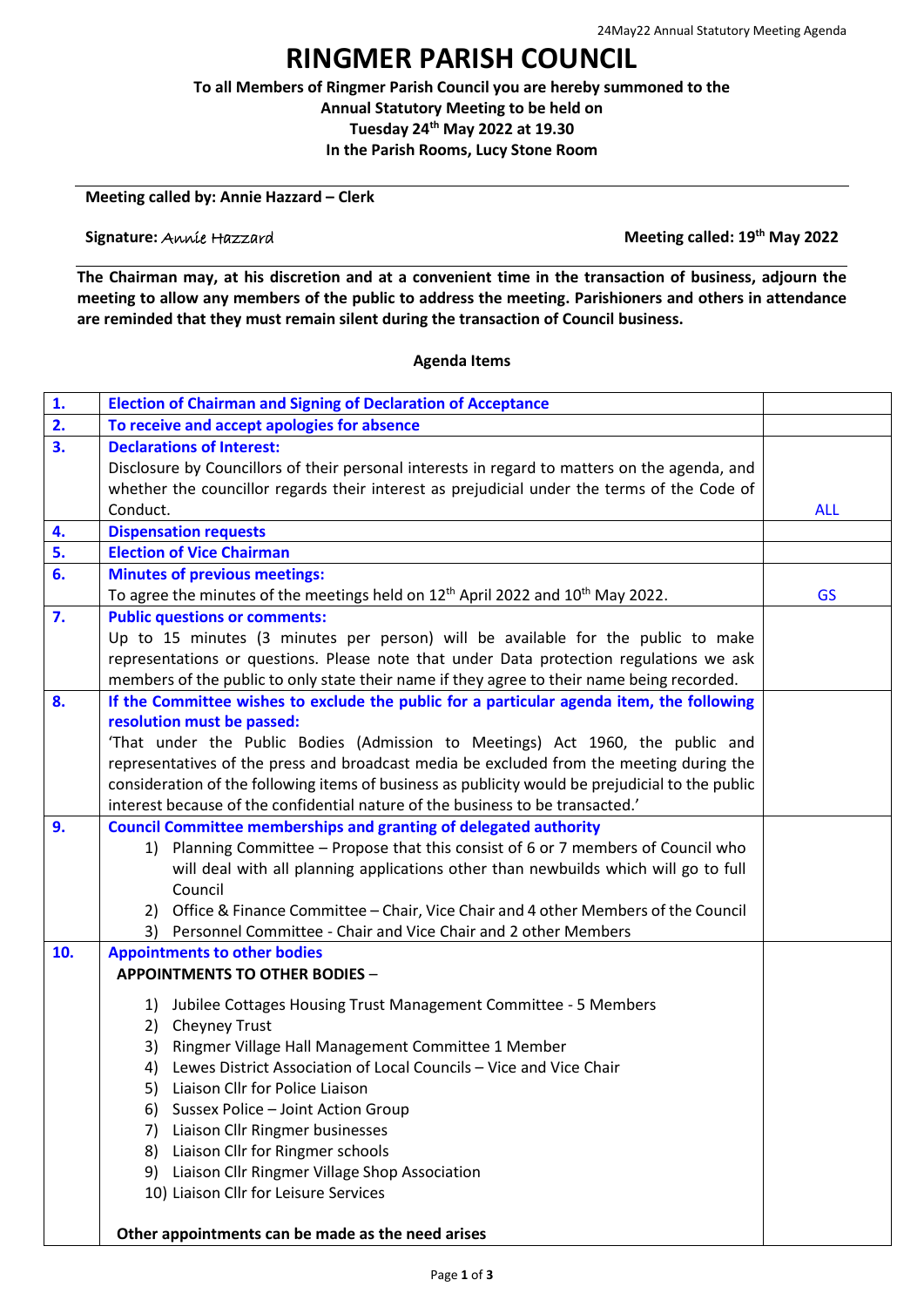|            | 2-may 22 Annual Statutory inceting Agenua                                                                                                                    |                |
|------------|--------------------------------------------------------------------------------------------------------------------------------------------------------------|----------------|
| 11.        | <b>Policies for review and adoption</b><br>1) Ringmer Parish Council Standing Orders - NALC have made changes to points c. and f.                            |                |
|            | and deleted point g. of the Financial Controls and Procurement (pages 21 & 22)                                                                               |                |
|            | 2) Ringmer Parish Council Financial Regulations                                                                                                              |                |
|            | 3) Ringmer Parish Council Code of Conduct                                                                                                                    |                |
| 12.<br>13. | To agree dates for the Full Council Meetings<br><b>Reports from District and County Councillors (Up to 15 mins)</b>                                          |                |
|            | <b>East Sussex County Councillor</b>                                                                                                                         |                |
|            | Lewes District Council                                                                                                                                       |                |
|            | To receive and accept any reports submitted                                                                                                                  | JD/EO'B/OFFICE |
| 14.        | <b>Planning Matters: To consider responses to Planning Applications</b>                                                                                      | All            |
| 14.1.      | LW/21/0559 - Old Chapel Farm, Green Lane, Ringmer, East Sussex, BN8 5AD                                                                                      |                |
|            | REVISED DESCRIPTION - Change of use of land to be used as a camp site for three Shepherds'                                                                   |                |
|            | Huts only, together with single storey shop/tea room/toilet, and formation of new vehicular                                                                  |                |
|            | access to the site and parking area for 5 cars. Retention of single storey workshop and store                                                                |                |
|            | already constructed on site.                                                                                                                                 |                |
| 14.2       | LW/22/0218 The White House, Old Uckfield Road, Ringmer, East Sussex, BN8 5RX                                                                                 |                |
|            | Single storey rear extension with flat roof and 2no. roof lanterns, and replacement rear first<br>floor dormer                                               |                |
| 14.3       | LW/22/0231 - Barn 2 Land Adjacent to Chalkham Farm, Uckfield Road, Stoneham, Ringmer                                                                         |                |
|            | East Sussex BN8 5RL Change of use of existing buildings and yard to a vehicle and car parts re-                                                              |                |
|            | sale facility with ancillary end of life vehicle dismantling and depollution                                                                                 |                |
| 14.4       | LW/22/0232 - 1 The Denes, Laughton Road, Ringmer, East Sussex, BN8 5NG                                                                                       |                |
|            | Creation of driveway by dropping the kerb                                                                                                                    |                |
| 14.5       | LW/22/0282 - Land to the South of the Broyle, Ringmer, East Sussex                                                                                           |                |
|            | Erection of 70 residential dwellings; with access and parking, the provision of open space, play                                                             |                |
|            | space and ecology areas with associated vehicular and pedestrian access and landscaping                                                                      |                |
| 14.6       | LW/22/0290 - 7 The Broyle, Ringmer, East Sussex, BN8 5NP                                                                                                     |                |
| 14.7       | Single storey first floor rear extension with the addition of 1no window to side<br>LW/22/0312 - Broyle Mill Farm, The Broyle, Ringmer, East Sussex, BN8 5AR |                |
|            | Removal of existing mobile home and demolition of existing redundant barn; construction of                                                                   |                |
|            | detached two storey barn style dwelling (resubmission of LW/21/0393)                                                                                         |                |
| 14.8       | <b>Planning Matters: All Decisions</b>                                                                                                                       |                |
|            | LW/21/0931 - Oak Side Farm Campsite, Green Lane, Ringmer, BN8 5AD - Approved                                                                                 |                |
|            | LW/22/0200 - Pilon Danes, Laughton Road, Ringmer, BN8 5NH - Approved                                                                                         |                |
|            | LW/22/0209 - 9 Mill Road, Ringmer, BN8 5HY - Approved                                                                                                        |                |
|            | LW/22/0213 - The White Cottage, Old Uckfield Road, Ringmer, BN8 5RX - Approved                                                                               |                |
| 14.9       | <b>Planning Matters: Awaiting Decision</b>                                                                                                                   |                |
|            | LW/22/0238 - 7 Anchor Field, Ringmer, BN8 5QN                                                                                                                |                |
|            | LW/22/0254 - Land East of Uckfield Road (A26), Ringmer                                                                                                       |                |
|            | LW/22/0255 - Land between The Broyle and Round House Road, Ringmer                                                                                           |                |
|            | LW/22/0273 - Elm Tree Cottage, Lewes Road, Ringmer, BN8 5NE                                                                                                  |                |
|            | LW/22/0274 - Elm Tree Cottage, Lewes Road, Ringmer, BN8 5NE                                                                                                  |                |
|            | LW/22/0290 - 7 The Broyle, Ringmer, BN8 5NP                                                                                                                  |                |
|            | LW/22/0312 - Broyle Mill Farm, The Broyle, Ringmer, BN8 5AR                                                                                                  |                |
| 15.        | Ringmer Gliding Club - to receive an update                                                                                                                  | EOB/JD/SP      |
| 16.        | To receive an update on the LDC Consultation - Re. Housing Targets and Methodology                                                                           | <b>GS</b>      |
| 17.        | <b>Governance Matters</b>                                                                                                                                    |                |
| 17.1       | Swimming Pool - To receive an update on the Swimming Pool Group's response with further                                                                      |                |
|            | information and a more detailed business case.                                                                                                               | JD             |
| 17.2       | To receive an update on combining the Strategic Plan Working Group (SPWG) and the                                                                            |                |
| 17.3       | Communications Working Group (CWG).<br>To receive an update on RPC Assets of Community Value. In discussion Anchor Inn, Fingerpost                           | <b>SP</b>      |
|            | Field, Ringmer Swimming Pool, Anchor Field and Car Park.                                                                                                     | <b>GS</b>      |
|            |                                                                                                                                                              |                |